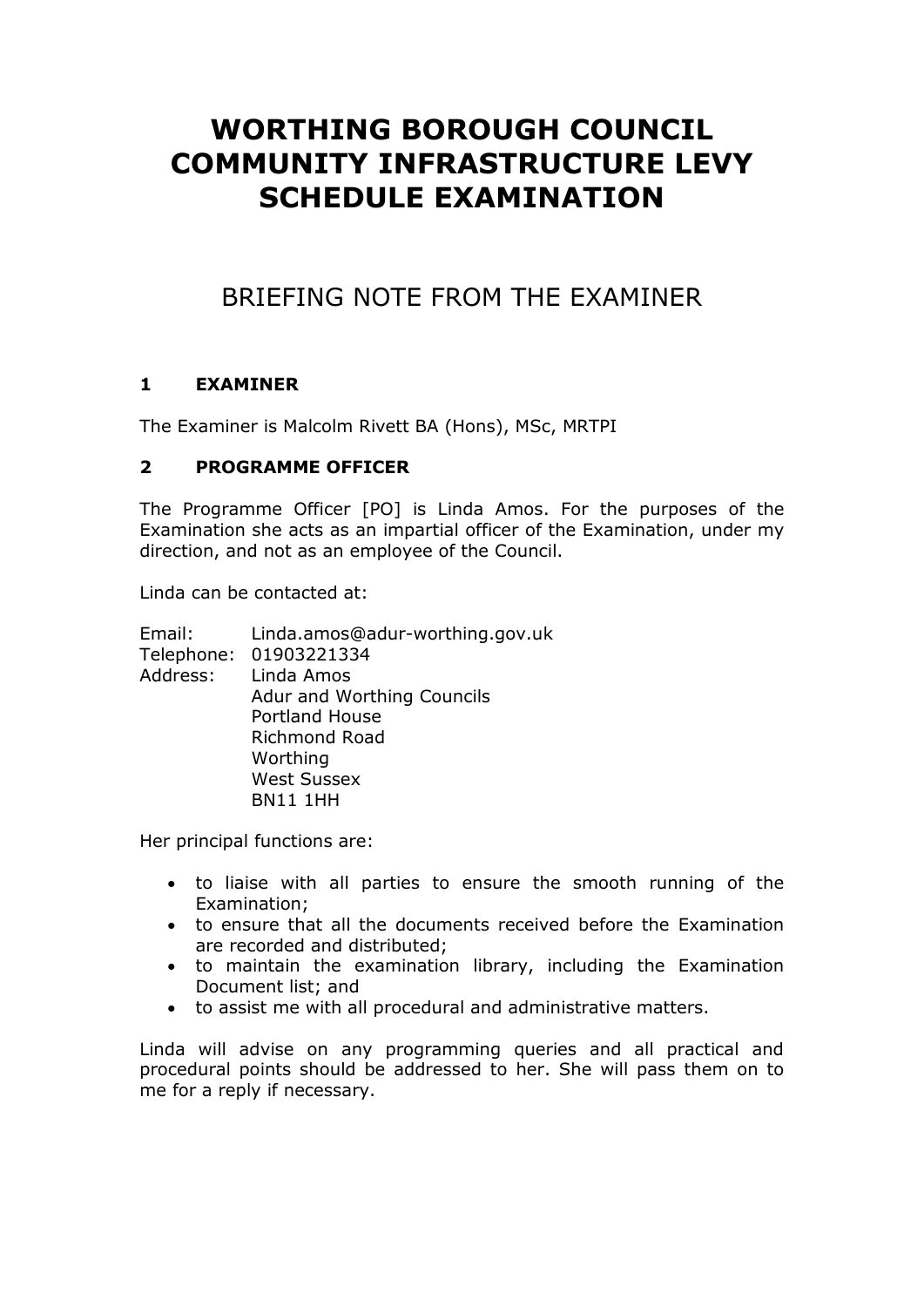#### **3 HEARINGS**

The hearing session will commence at:

#### **09:30 on Tuesday 16 September 2014** in:

Gordon Room Worthing Town Hall Chapel Road Worthing BN11 1HA

If necessary the hearing session will continue on Wednesday 17 September 2014.

#### **4 SCOPE OF THE EXAMINATION AND THE EXAMINER'S ROLE**

My role is to consider whether the Community Infrastructure Levy [CIL] Schedule meets the requirements of the Planning Act 2008 and associated Regulations in respect of legal compliance and viability.

The examination will focus on viability. The Council should rely on evidence collected whilst preparing the schedule to demonstrate that it is viable. Those seeking changes should demonstrate why that is not the case, preferably providing appropriate evidence in support of their case.

The focus will be on the schedule rather than individual objections. I will consider the viability of the schedule, having regard to the evidence available and representations submitted. The examination hearings will be in the form of roundtable, structured debates, focussing on particular topics and led by me, rather than a public inquiry-style event with presentation of cases by each party and cross-examination.

Following the closure of the hearing sessions, I will prepare a Report to the Council with conclusions and recommendations. My recommendations will fall into one of categories:

- Approval of the schedule without modification
- Approval of the schedule subject to modification
- Approval of the schedule together with non-binding recommendations
- Rejection of the schedule, where it does not comply with drafting requirements and it cannot be modified to so comply.

#### **5 PROCEDURAL QUESTIONS FOR THE COUNCIL**

At the start of the Hearing I will formally ask the Council to:

confirm that the Schedule has been prepared in accordance with:-

- the statutory procedures;
- the Council's Core Strategy and Infrastructure Delivery Plan;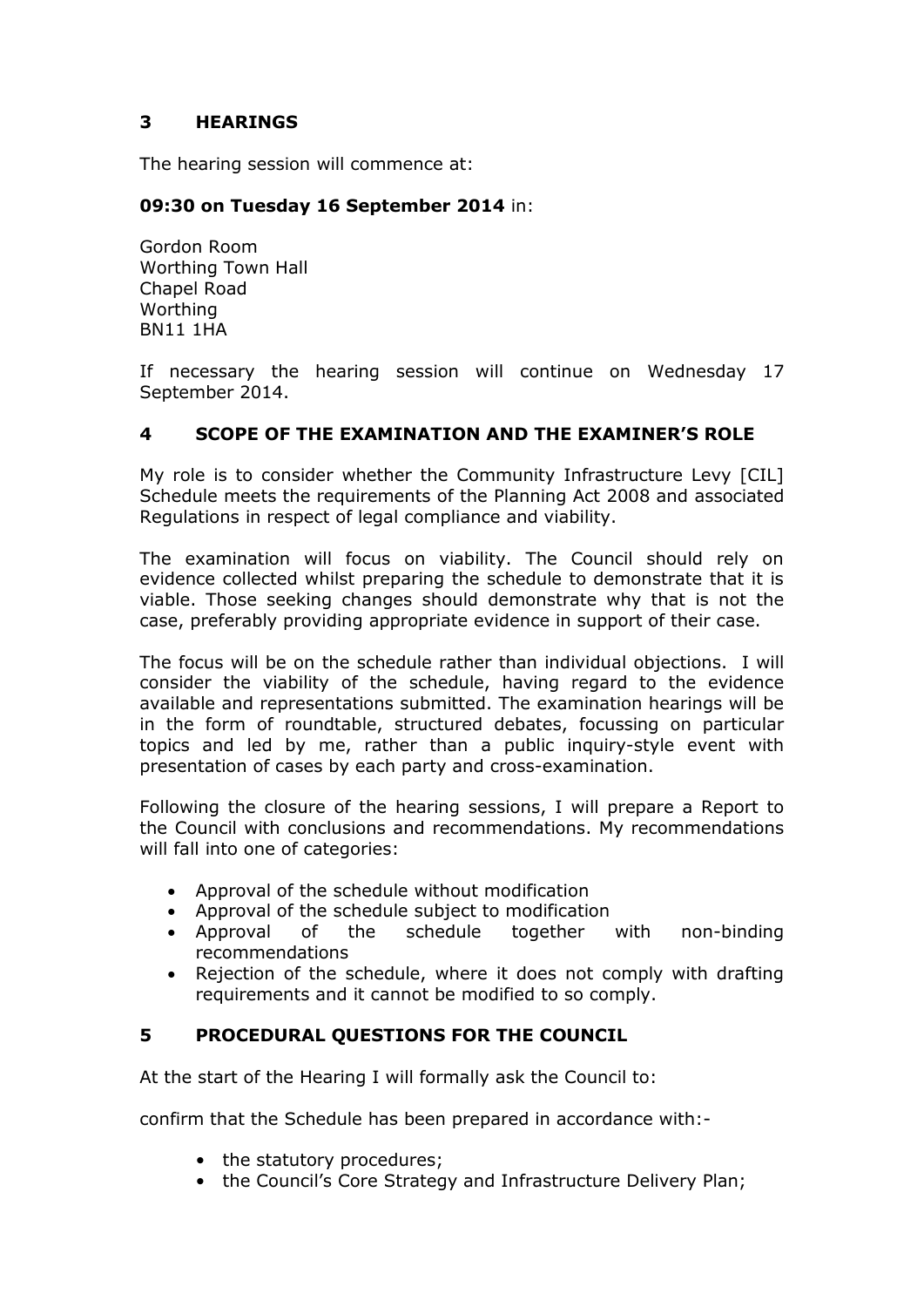• the consultation requirements set out in the Community Infrastructure Levy Regulations April 2010 (as amended);

And that:

- it is supported by a financial appraisal; and
- there are no fundamental procedural shortcomings.

The Schedule, published in March 2014, is subject to the Community Infrastructure Levy (Amendment) Regulations 2014, which came into force on 23 February 2014. The Department of Communities and Local Government's *Community Infrastructure Levy Guidance (February 2014)*  is also of relevance to the Schedule.

#### **6 THE HEARINGS AND BEFOREHAND**

Those who have made representations on the Schedule within the relevant time period ["representors"] have already indicated whether their views have been adequately expressed in written form or whether they wish to also present them orally at a hearing session. Both methods will carry the same weight and I will have equal regard to views put orally or in writing.

Attached is a list of *Main Issues and Questions for the Examination* which will form the basis of discussion at the hearing session. Attendance at a hearing session will only be useful and helpful to me if participants can engage in a debate. Representors must confirm attendance to the PO by **Monday 8 September 2014** so that arrangements can be finalised or it will be assumed that they are relying on written representations. Those who wish to rely on their previous written submissions need take no further action and there is also little to be gained by merely repeating or paraphrasing in a new written statement comments previously made.

However, if a representor wants to make a further written statement supporting their position, it must be focussed on answering **only** those specific questions, set out in the *Main Issues and Questions for the Examination* document, which are of relevance to the representations they have previously made. The statement should clearly indicate which question(s) is/are being answered. The Council, in its own written statement, should respond to all the procedural questions listed at 5 above and **all** the questions in the *Main Issues and Questions for the Examination* document. In answering the questions representors may wish to have regard to document CD06-02 (available on the Examination website) which is the Council's response to a list of initial questions I requested them to answer.

An electronic and a paper copy of all statements must be submitted to the PO by **17:00 on Monday 8 September 2014**. All statements will then be placed on the Examination website:

http://www.adur-worthing.gov.uk/worthing-cil-examination/